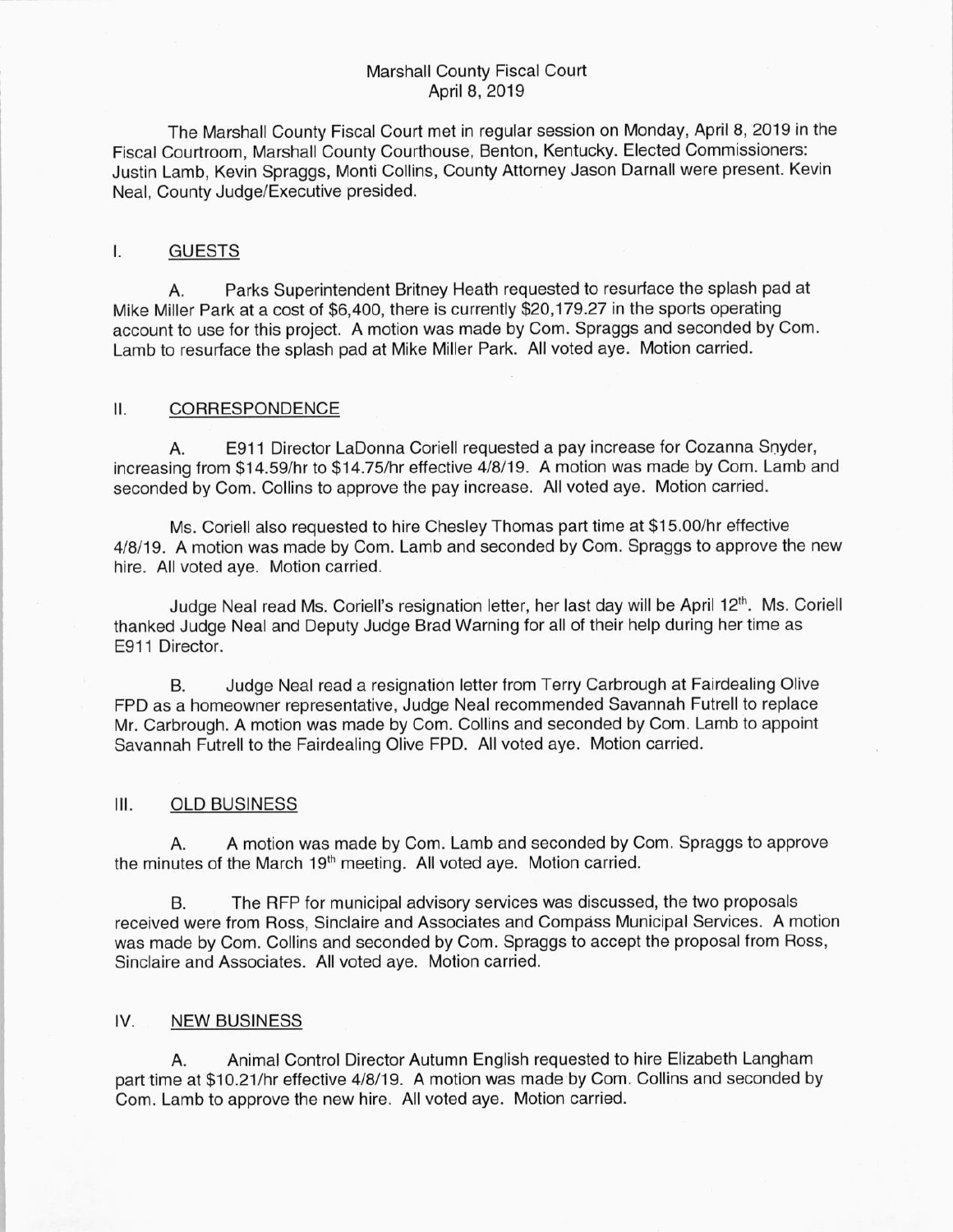Marshall County Fiscal Court April 8, 2019 Page two

B. County Attorney Jason Darnall read Ordinance 2017-03 Emergency Telephone Service Enabling Ordinance, amended April 8, 2019, first reading.

C. A motion was made by Com. Lamb and seconded by Com. Spraggs to appoint Jessica Lovett to the Library Board. All voted aye. Motion carried.

Judge Neal clarified Mr. Turner's term on the Sanitation District Board in fact did not expire, his term was a resignation. This means Tyler McKenty is fulfilling the unexpired term of Mr. Turner, term to expire 1/1/2020.

D. See correspondence, Item A.

E. A motion was made by Com. Lamb and seconded by Com. Spraggs for Judge Neal to sign the Health Department contract for lab work. All voted aye. Motion carried.

F. See correspondence, Item A.

G. A motion was made by Com. Lamb and seconded by Com. Collins to advertise for annual bids. All voted aye. Motion carried.

H. A motion was made by Com. Lamb and seconded by Com. Collins to approve engineer services for the Jonathan Creek water line extension on Wilkins Road and Hwy 402. The total cost is estimated at \$9,900.00, there is \$11,407.73 in the Jonathan Creek Water Expansion line item to use for this cost. All voted aye. Motion carried.

I. A motion was made by Com. Collins and seconded by Com. Spraggs to approve the KIA draw down request. All voted aye. Motion carried.

J. A motion was made by Com. Lamb and seconded by Com. Collins to approve the KIA request to use residual funds for the Sanitation District updates. All voted aye. Motion carried.

K. A motion was made by Com. Collins and seconded by Com. Lamb to approve the Rivercrest contract modification #2. All voted aye. Motion carried.

L. A motion was made by Com. Lamb and seconded by Com. Collins to surplus the Sanitation truck on Govdeals. All voted aye. Motion carried.

M. See correspondence, Item B.

N. A motion was made by Com. Lamb and seconded by Com. Spraggs to approve the Appropriation Transfer. All voted aye. Motion carried.

O. A motion was made by Com. Lamb and seconded by Com. Spraggs to approve the KYTC County Road Aid Cooperative Program Agreement. All voted aye. Motion carried.

A motion was made by Com. Collins and seconded by Com. Spraggs to approve the KYTC County Road Aid Cooperative Program Agreement Resolution. All voted aye. Motion carried.